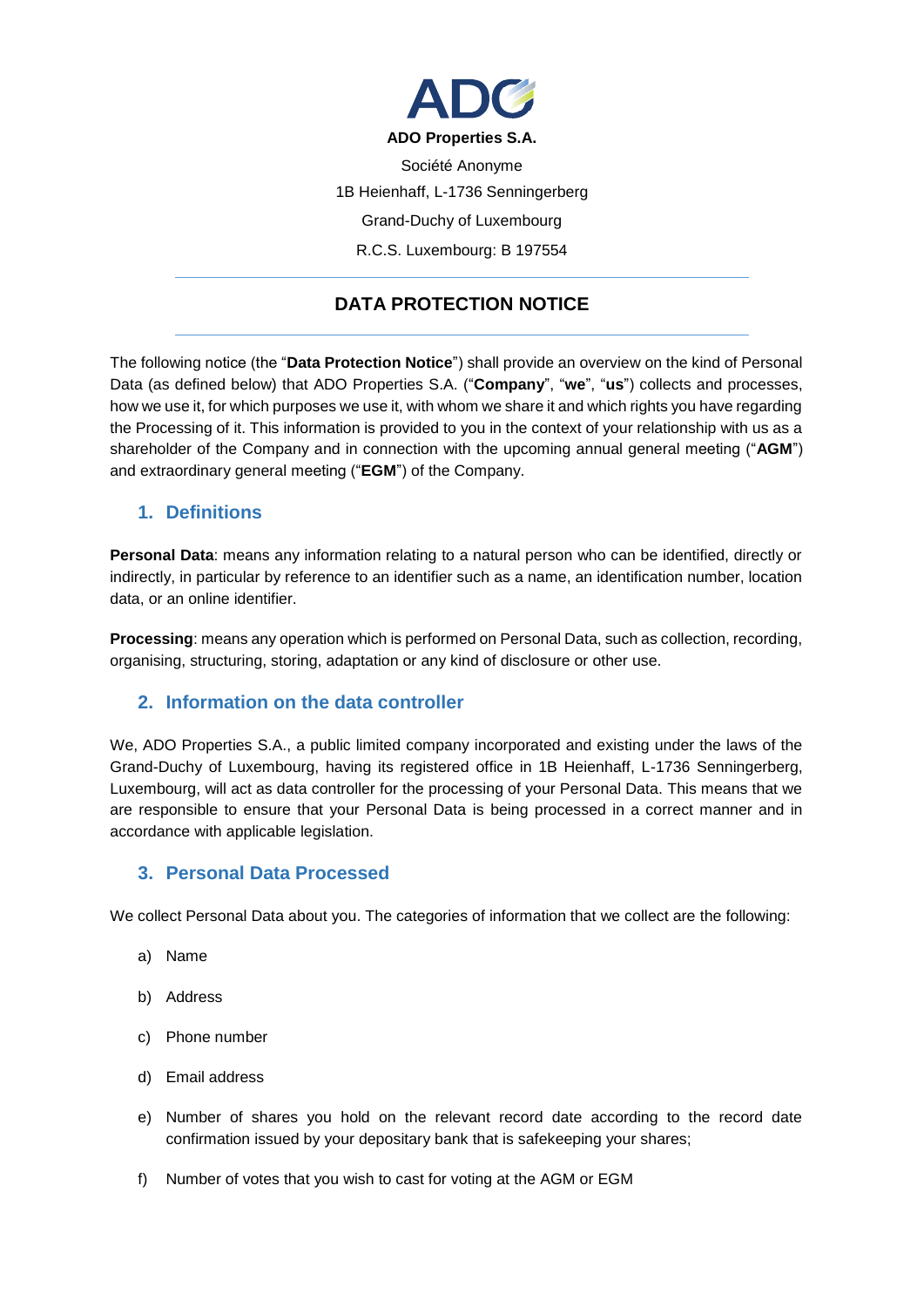g) The voting instructions you will provide to your proxyholder who will represent you at the AGM and EGM.

We will receive this information through BNP Paribas Securities Services, Luxembourg Branch, acting as our agent for this purpose, who receives the information directly/indirectly from you or your individual depository banks.

In some cases, we may be legally obliged to Process additional Personal Data, notably in connection with any laws applicable to issuers whose securities are listed on a regulated market. However, we will contact you prior to Processing your Personal Data for any purpose not listed below.

### **4. Purposes and legal basis for the Processing of your Personal Data**

Your Personal Data is Processed exclusively in accordance with the European General Data Protection Regulation ("**GDPR**"), the applicable Luxembourg data protection laws, as amended from time to time, the Luxembourg Law of 10 August 1915 on Commercial Companies, as amended (*loi modifiée du 10 août 1915 concernant les sociétés commerciales*, "**LSC**"), and all other applicable laws.

We Process your Personal Data for the following purposes:

- To hold the AGM and EGM:
- To enable you or your proxyholders to participate in the AGM or EGM;
- To enable your proxyholders to exercise your rights as part of the AGM or EGM (e.g. voting right);
- To publish the attendance percentage and the voting results of our AGM/EGM.

The Processing of your Personal Data will be based on one of the following legal basis:

- To comply with our legal obligations in connection with the holding of general meetings (Article 6 (1) c) GDPR in connection with the Luxembourg law of 24 May 2011 on the exercise of certain rights of shareholders in general meetings of listed companies, as amended, and the LSC;
- To meet our legitimate interests, i.e. to enable the AGM and EGM to be held in an orderly manner (Article 6 (1) f) GDPR).

#### **5. Categories of recipients**

We ensure that your Personal Data is only Processed in accordance with the applicable data protection laws. Therefore, your Personal Data will be disclosed only insofar as reasonably necessary for the purposes set out in this Data Protection Notice. Within the scope of our data processing activities, your Personal Data may be disclosed to authorities in Luxembourg, and to our auditors and legal advisors, any Luxembourg notary and/or corporate service providers for the purposes of holding and organizing the AGM and EGM.

#### **6. Information transfer**

Your Personal Data will not be transmitted to countries outside of the European Union or to any international organisations.